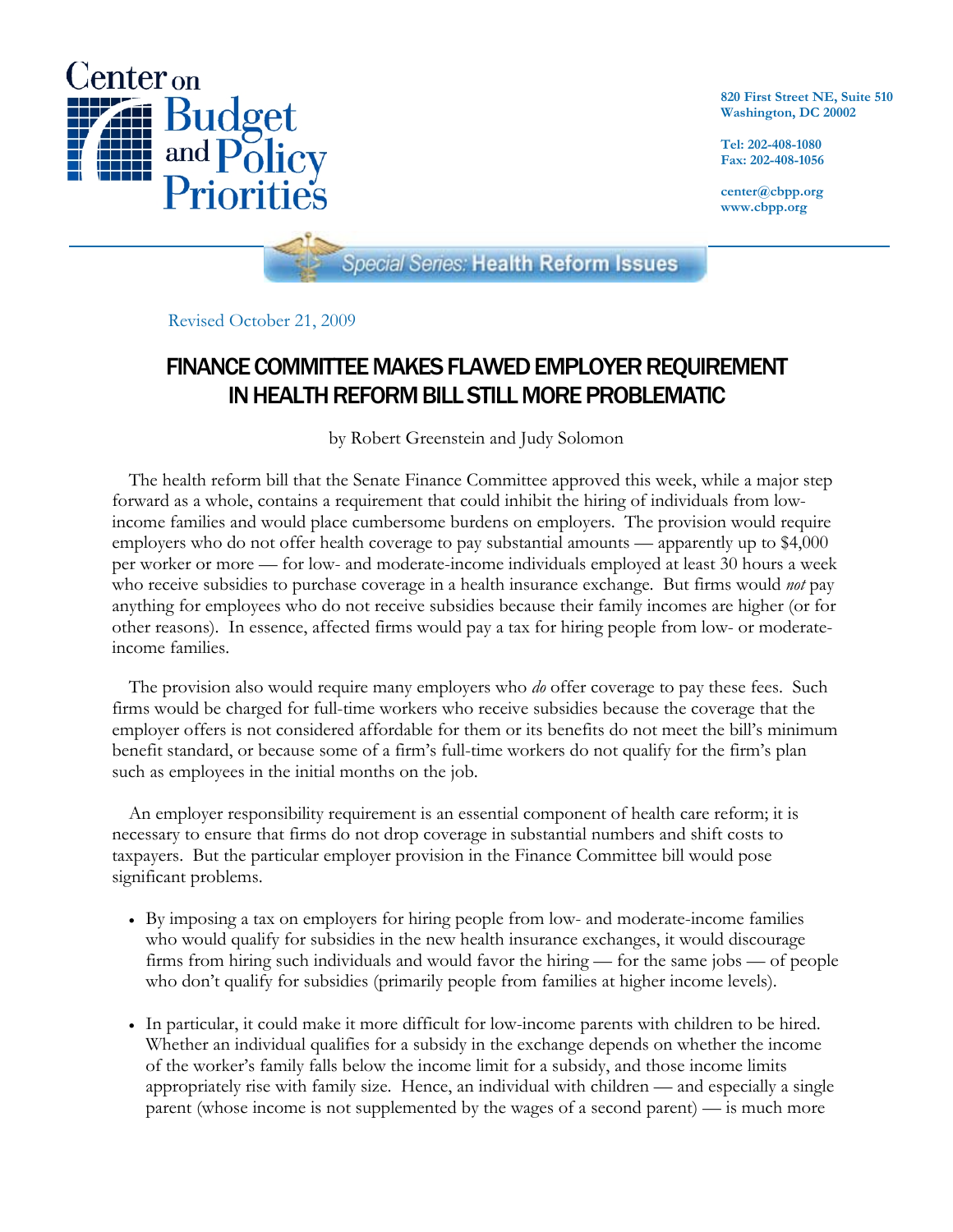likely to receive a subsidy than a single individual with the same income. Low-income single mothers trying to work rather than rely on welfare would be among those who could face greater barriers to employment. This problem will be still greater if employers are billed larger amounts for workers receiving subsidies for *family* health coverage than for workers receiving subsidies for *individual coverage*, an important detail that will not be clear until the bill's legislative language is available.

- It would provide an incentive for employers to convert full-time workers (i.e., workers employed at least 30 hours per week) to part-time workers.
- It would place significant new administrative burdens and costs on employers.

Two changes approved during the Finance Committee's deliberations make these problems worse. First, looking for a way to offset the costs of another change it wanted to make in another part of the bill, the Committee voted to *deny* employers the right to deduct the payments they would be required to make under this provision as business costs. Although employers can deduct the costs of health insurance premiums, they would be prohibited from deducting these payments. Second, the Congressional Budget Office's preliminary cost estimate of the Finance Committee bill says that employers would be charged the *sum* of the national average premium subsidy provided to those who get such subsidies *and the national average subsidy for cost-sharing assistance.* Previously, the average cost-sharing subsidy was not included in this calculation.

The result of these two changes is to make the cost to many employers of hiring people from lowand moderate-income families still greater, and thus to make the incentive to avoid hiring them (or to let them go first when a firm downsizes) stronger.

#### The Provision

 Employers with more than 50 employees that do not offer health coverage would have to pay the cost of subsidies provided to full-time employees who purchase coverage through the new health insurance exchanges and qualify for subsidies because their family income is below 400 percent of the poverty line, currently \$88,000 for a family of four.<sup>1</sup>

 Many employers with more than 50 employees who do offer coverage also would be subject to the requirement. Workers who would have to pay more than 10 percent of their income for their share of the premium costs under their employer's plan could go into the exchange, as could workers whose employer offers a health plan that has an actuarial value of less than 65 percent and workers who fall into a category of employees that does not qualify for their employer's plan, such as workers who have not yet worked a sufficient number of months to be eligible for the plan (in firms that impose such waiting periods). Employers would then be billed for those workers who receive subsidies because their family incomes were below 400 percent of the poverty line.

 $\overline{a}$ 

<sup>1</sup> The provision would not apply to employees who work less than 30 hours per week, have a disability, or participate in a welfare-to-work program, or to subsidies provided for children in foster care.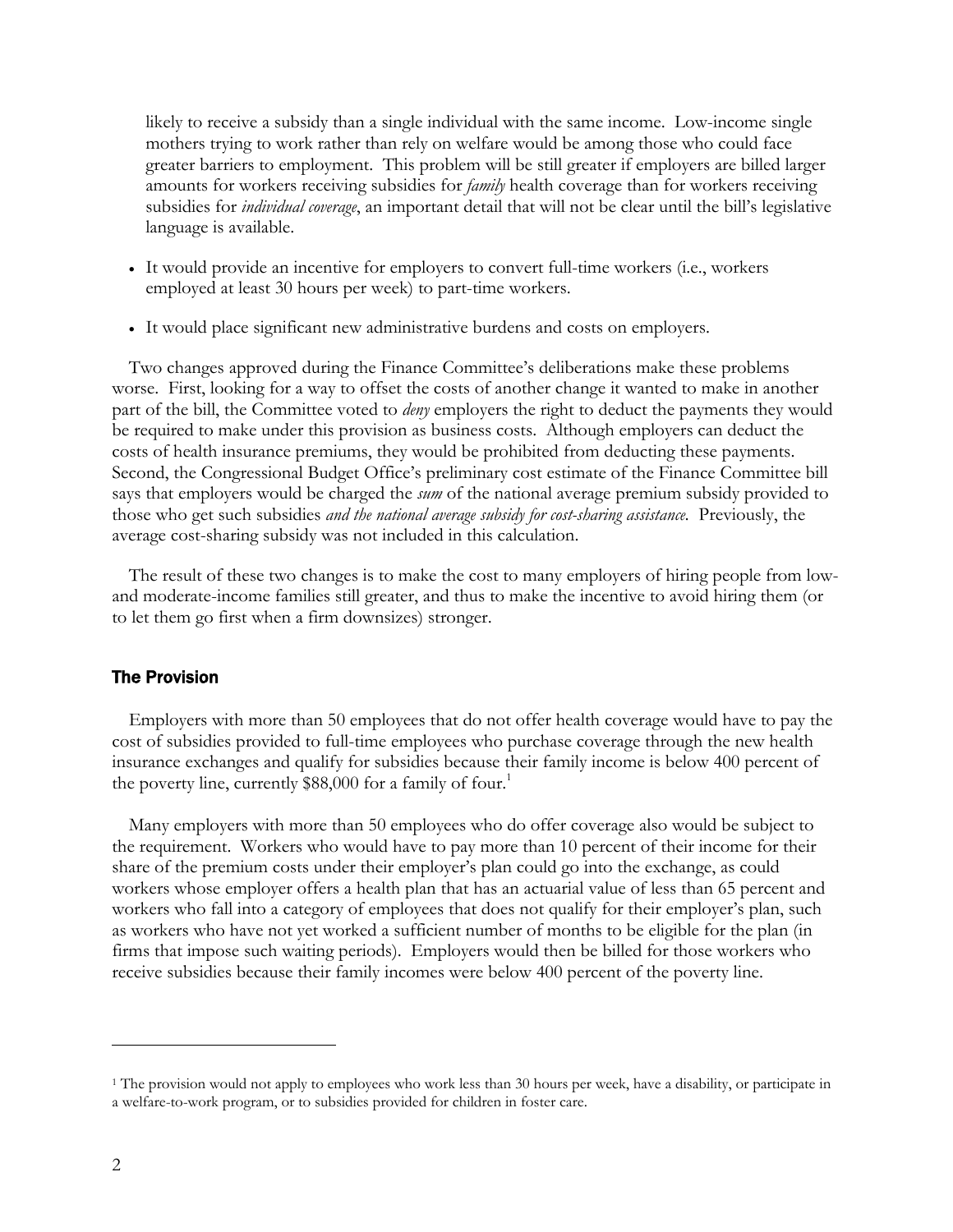#### The Amounts That Employers Would Be Charged

According to information provided to Senators on the Finance Committee by Committee staff at the outset of the mark-up, for workers receiving a subsidy for *individual* coverage in the exchange, an employer would be charged the average subsidy for individual coverage, while the employer would be charged the average subsidy for *family* coverage for workers receiving a subsidy for that type of coverage.

The Kaiser Family Foundation reported last month that the average premium for family coverage in employer-based plans equals \$13,375 in 2009. Using this figure, if the subsidy structure in the Finance Committee plan were in effect in 2009, the premium subsidy for family coverage for a worker at 150 percent of the poverty line could exceed \$11,000, while the subsidy would be about \$5,000 for a family at 350 percent of the poverty line. Subsidies for cost-sharing assistance, which would be available to households below 200 percent of the poverty line, would be in addition to these amounts.

Another source of information is a document that the Congressional Budget Office (CBO) produced for the Senate Finance Committee on October 9, based on the bill as it stood at that time following the Committee's "mark-up." The CBO estimates show that the average family premium in 2016 for the low-cost "silver" health insurance plan — the plan to which the premium subsidies would be tied under the Finance Committee bill — would be \$14,700. The CBO estimates show that premium subsidies for family coverage for people between 133 percent and 300 percent of the poverty line would range from about \$13,700 to \$5,900 in 2016, depending on where in that income range an enrollee's income falls.

Since firms apparently would have to pay the average subsidy for family coverage for workers receiving a subsidy for such coverage, employers would be charged well over \$5,000 for each worker they hire who receives such a subsidy.

Some subsequent information raises a question as to whether the statutory language for the Finance Committee bill, which is not yet available, will retain these separate charges for individual and family subsidies, or will simply use a single overall average figure for all subsidies when calculating the amounts employers are charged. If the latter approach is used, employers will be billed more than \$4,000 for each worker receiving a subsidy in the exchange.<sup>2</sup>

There would be an upper limit on the charges an employer would face. The amount an employer would pay would be capped at \$400 times the *total* number of full-time workers that a firm employs, including workers who do *not* get subsidies. Many firms that do not offer coverage would likely hit the cap. For many of those firms that *do* offer coverage but have some employees who would receive subsidies in the exchange, the percentage of employees getting subsidies likely would be too low to hit the cap, so the firm would be charged thousands of dollars for each worker it employed who received a subsidy*.*

-

<sup>2</sup> The \$4,000 figure is based on CBO estimates of the average premium subsidy amount. The average cost-sharing subsidy amount would be added to this figure, according to CBO's preliminary cost estimate issued on October 9.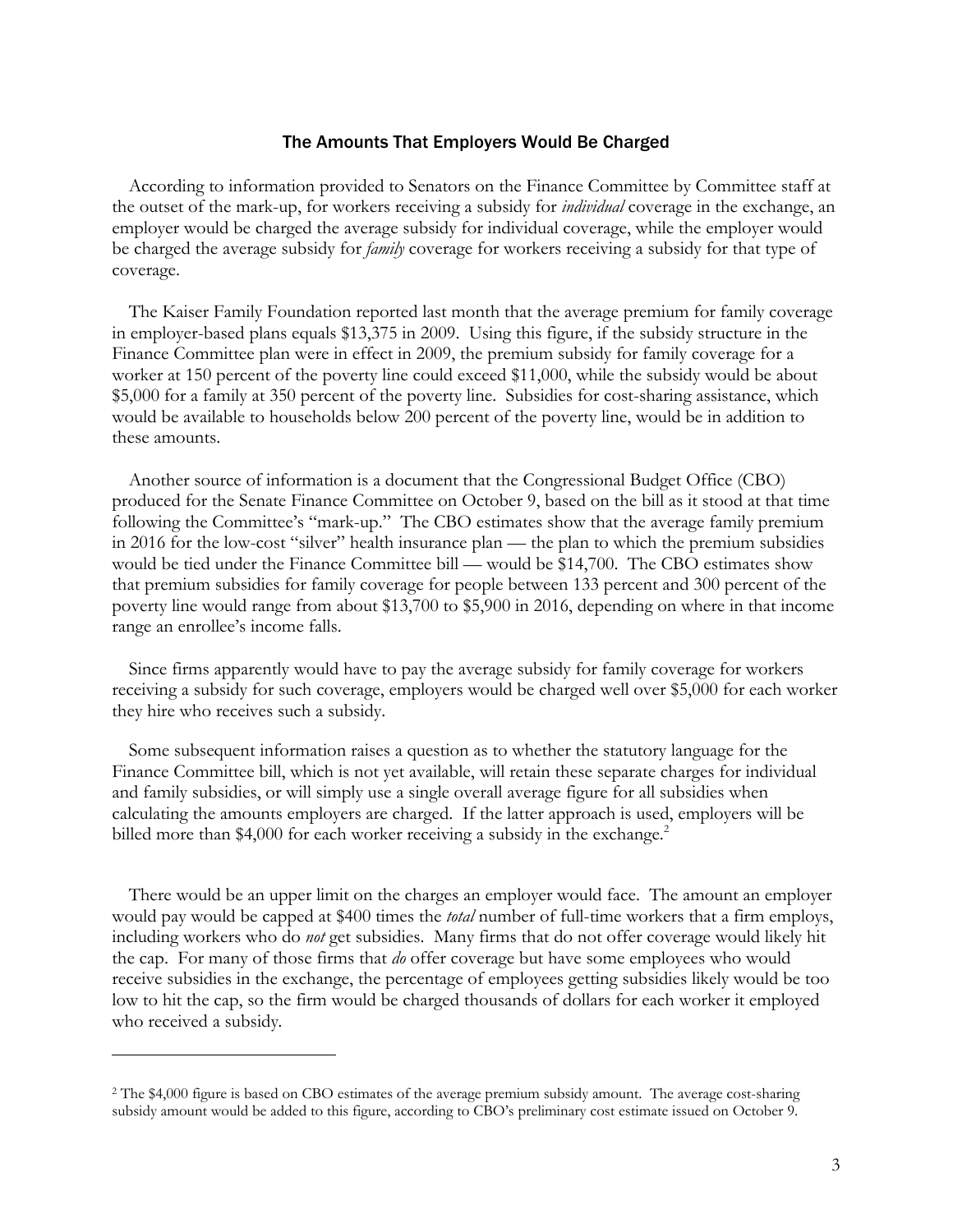#### Effects on Employer Hiring

The provision would make it more expensive for some employers to hire workers from low- and moderate-income families than to hire workers from higher-income backgrounds to do the same job. As a result, employers would have incentives to try to tilt hiring toward people who would be unlikely to receive subsidies and away from people who would need subsidies. For example, employers would have incentives to favor prospective employees who have a spouse with a decent income (or who have health coverage through a family member) as well as teenagers whose parents make a decent living.

Employers who hire people with family incomes sufficiently low that they receive Medicaid (rather than subsidies for coverage purchased in the exchange) also would avoid a charge for such workers. However, most jobs, other than those paying low wages, generally would lift people above the Medicaid income limit.

The incentives also would favor prospective employees who do not have children over those who do. Hiring parents would make it more likely that an employer would face substantial charges. A parent with children would be more likely to qualify for a subsidy — and hence to cause the employer to be charged — than a single individual or a person who is married but has no children because the income limit for subsidies would vary by family size. The income level up to which a worker would be eligible for a subsidy would be \$43,320 (in 2009 dollars) for an individual, compared to \$88,000 for a family of four. Second, as noted above, it appears that employers would face greater charges for workers who receive a subsidy for *family* coverage, although that is not certain.

This could be a problem for single parents trying to work and keep their children out of poverty. The 1996 welfare law limited welfare assistance for these mothers and pushed them to get a job. This provision could lessen their chances of doing so.

This differential treatment of workers based on their family income also might influence the decisions of some employers about which employees to let go when firms trim their workforces to cut costs, such as during a recession. Workers receiving subsidies through the exchange would cost a firm more to retain than other workers paid the same wage to do the same job.

Similarly, the provision would create an incentive for some firms to convert "full time" to "part time" jobs and to reduce the work hours of some employees to less than 30 hours per week. Employers would not pay anything for employees who receive subsidies if the workers are employed fewer than 30 hours a week.

Finally, because minorities are much more likely to have modest family incomes than nonminorities, a larger share of prospective minority workers likely would be affected.

### Burdens on Employers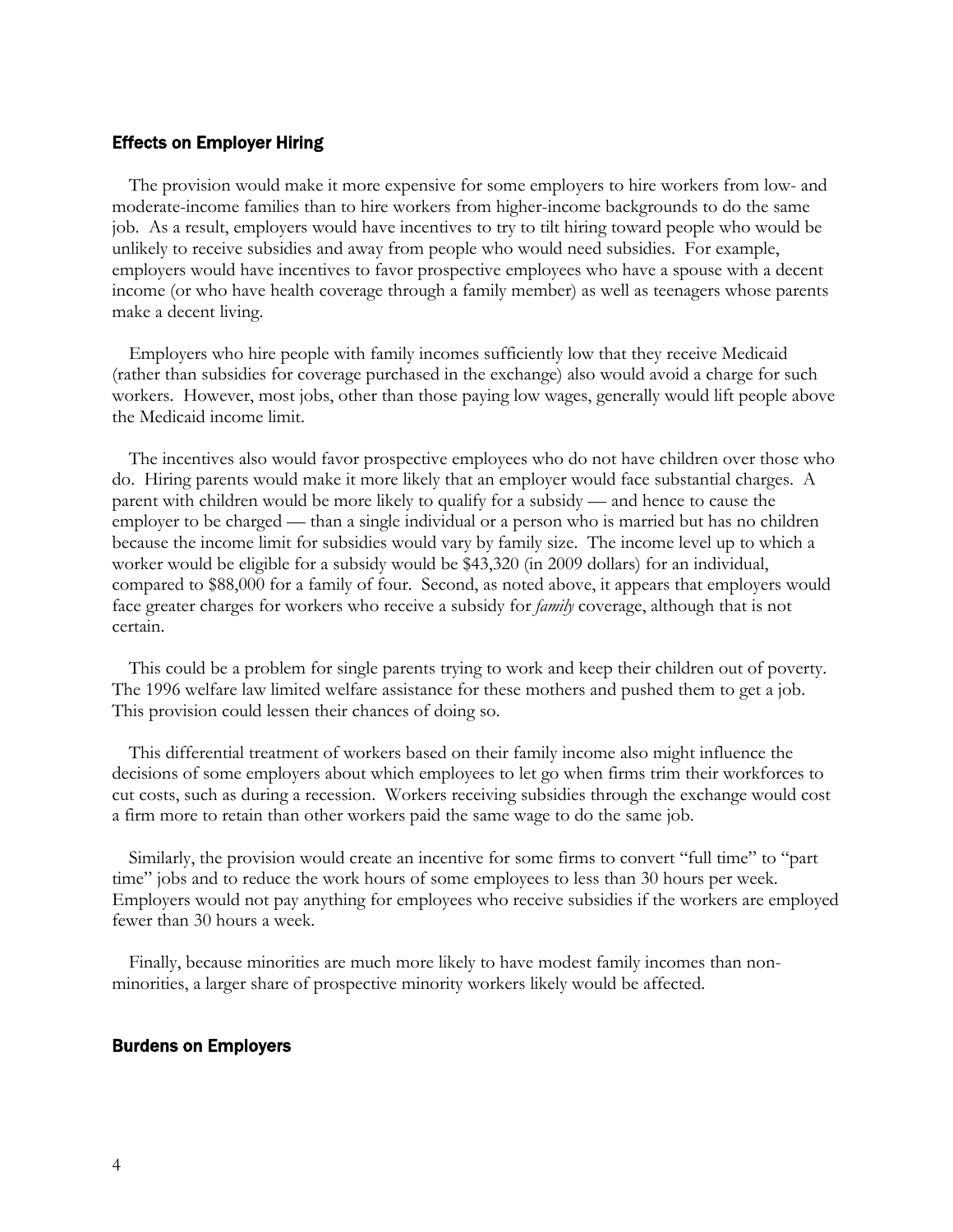#### Robert Reischauer's Observations on the Administrative Burdens of the Provision

In a Center on Budget and Policy Priorities' briefing for journalists on this provision on August 5, Robert Reischauer offered the following assessment:

"Inevitably, there's going to be some administrative complexity added to our health system when we consider ways of getting resources from employers to help finance the health subsidies but, of all the play or pay options, this one [the "free rider" proposal] is probably the most complex and has the most disincentives for what one would hope to be efficient behavior.

"If we're talking about systems in which the employer that doesn't provide health insurance has to pay a set fee of "x" dollars or "y" percent of payroll to the subsidy-granting entity or to the exchange, those are fairly simple kinds of payments to work out and aren't particularly intrusive. When we think of going down to the individual level, which is in effect what the [free rider] proposal would do, it gets administratively horrendously complex as well as quite intrusive. We're in a situation in which we're trying to have an exchange figure out how much is owed to it for subsidies from hundreds, possibly thousands, of different firms. It has to accurately identify the workers with the firms and differentiate workers who have subsidies from those who don't.

"As you know, firms come and go, particularly smaller firms and firms that tend to hire substantial numbers of low wage workers. We know that the worker population in the low-wage workforce is more unstable than those in the high-wage workforce and so they're tending to shift in and out of jobs, possibly because of the fluctuation of the demand of the employer, possibly because of other unstable circumstances in their lives. The exchange is going to have to be sending bills to employers. These bills are undoubtedly going to have substantial lags built into them, in the sense that none of this can happen on a real time basis and you might get a quarterly bill for the subsidy amount from six months ago or nine months ago .... The firm is going to probably have problems with that bill, and not feel sure it's being charged correctly. There are likely to be disputes of one sort or another.

"In other words, it's going to be an immense hassle on the administrative front and one that we could reduce considerably by moving to one of the alternative forms of responsibility, such as those that depend on the entire wage bill of the firm or just the wage bill of those who don't have insurance coverage somewhere else .... We're almost guaranteeing that a rather large new administrative burden would be placed on both the exchange and on employers …"

 The proposed requirement would place new burdens on employers. It would likely be complicated and costly for firms to administer. It also would impose fees on some firms in a way that could make it more difficult for them to fully pass on the costs though offsetting reductions in employee compensation.

The Congressional Budget Office noted some of the administrative problems this proposal would cause in a recent report.<sup>3</sup> In a similar vein, Robert Reischauer, the President of the Urban Institute and a former CBO director, has said this proposal would result in "a rather large new administrative burden" and "an immense hassle on the administrative front" (see the box on this page). Administrative complexities and burdens would arise for the following reasons:

 $\overline{a}$ 

<sup>3</sup> Congressional Budget Office, "*Effects of Changes to the Health Insurance System on Labor Markets*," July 13, 2009. Emphasis added.